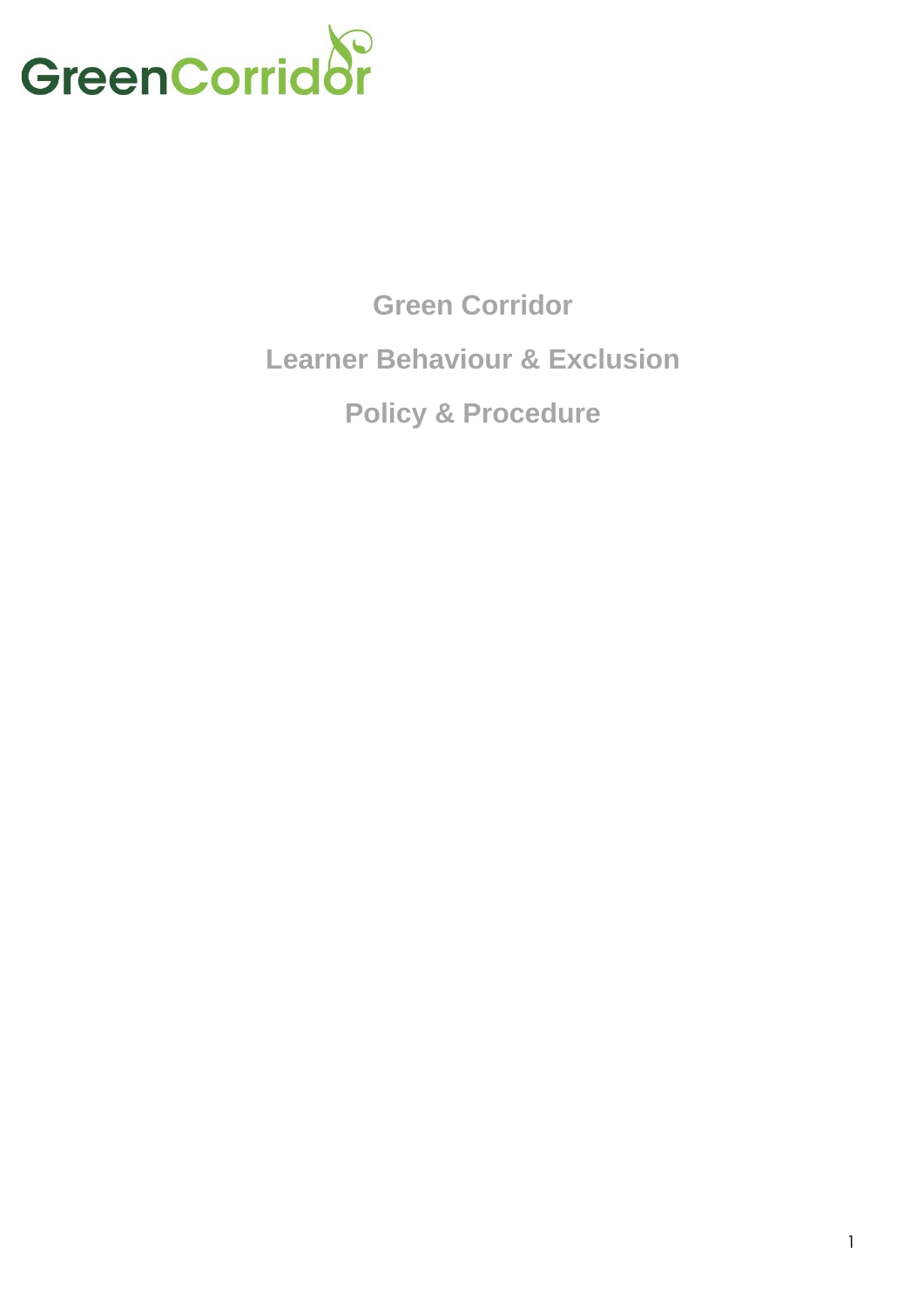# Document Control

| Document Number           | 8.                                                                                                   |
|---------------------------|------------------------------------------------------------------------------------------------------|
| Description               | This document describes Green Corridor's procedures of<br>excluding a young person from our courses. |
| Document Type             | Policy and Procedure                                                                                 |
| Document Owner            | <b>CEO</b>                                                                                           |
| <b>Document Approvers</b> | <b>Board of Trustees</b>                                                                             |
| Document Publisher        | <b>CEO</b>                                                                                           |
| <b>Approval Date</b>      |                                                                                                      |
| Date of Next Review       | November 2019                                                                                        |

| <b>Version</b> | Date     | <b>Comments</b> | <b>Author</b> |
|----------------|----------|-----------------|---------------|
| 1.0            | 14/11/18 | New Policy      | S Edney       |

#### **PRINCIPAL RELATED POLICIES & PROCEDURES**

| <b>Document Title</b> | Location                            |
|-----------------------|-------------------------------------|
| Safeguarding          | <b>GC Policies &amp; Procedures</b> |

#### **CONFIRMATION OF RECEIPT OF POLICY & PROCEDURE**

| Name         |  |
|--------------|--|
| Job Title    |  |
| Line Manager |  |

I confirm I have received a copy of this policy and procedure and have read and understood the contents. I also confirm I have sought clarification from my line manager on any issues which I am not clear about.

Signed:

Date

Please return this signed copy to your individual Polices and Procedures folder for future reference.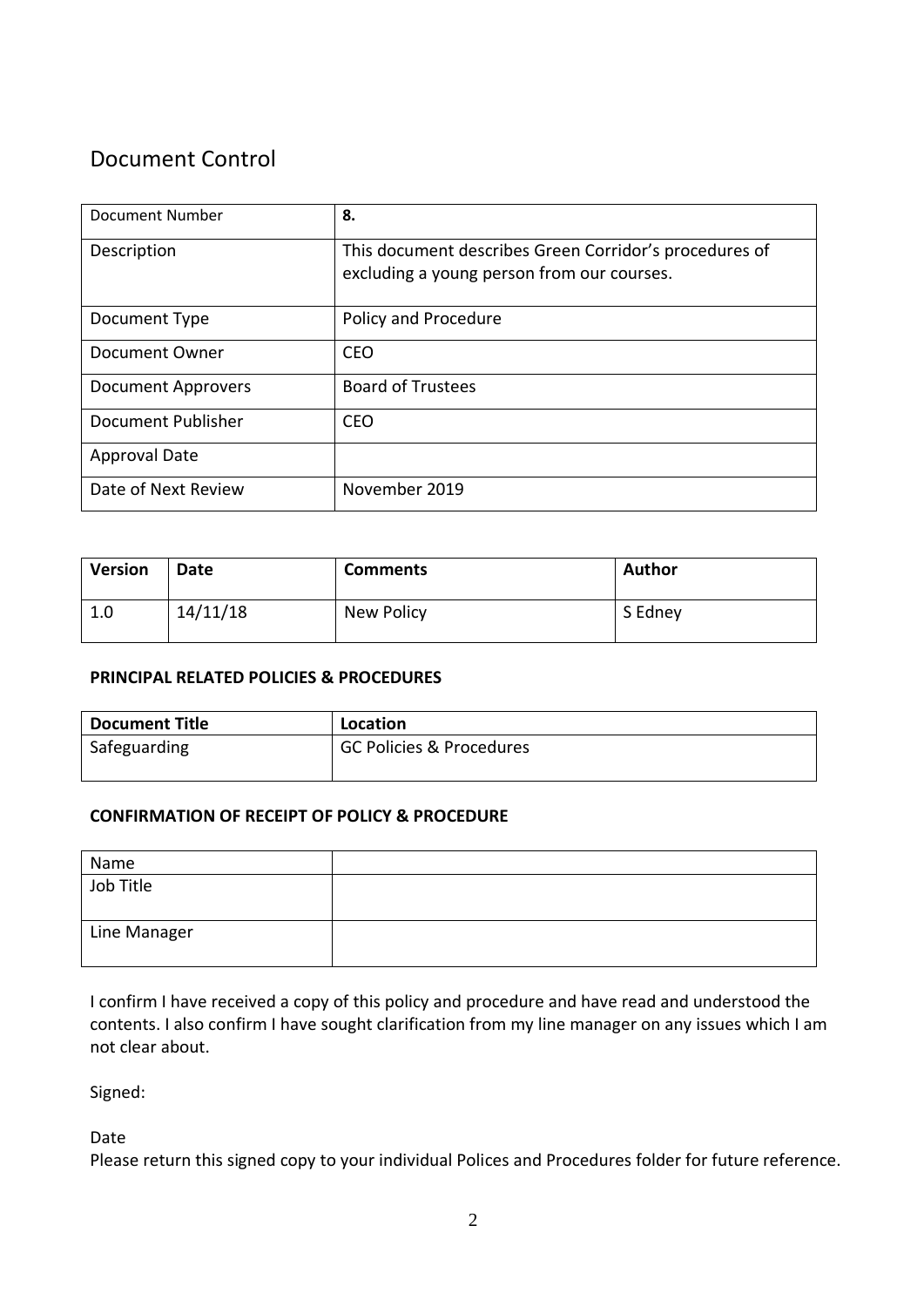# **Principles:**

Green Corridor has the highest expectations of all learners whilst at Green Corridor, meeting their education, social and behaviour needs by providing an appropriate curriculum and individual support. We will identify under achievement, make targeted early interventions, assess and create a positive climate of behaviour to assist learners to become healthy, safe and achieve in their learning so they can make a positive contribution to society and achieve economic wellbeing and be well rounded citizens.

# **Rationale:**

Green Corridor aims to include, not exclude, and we will approach all challenging behaviour in a supportive and positive way. We recognise that poor behaviour can be symptomatic of a real, deeper need for our support or being influenced by external factors beyond Green Corridors influence.

Green Corridor strive to never give up easily on a learner as we recognise that each person has a unique contribution to make and we will support them to achieve this.

Green Corridor will consider all potential exclusions on a case by case basis and there are two main reasons why an exclusion may occur;

- Serious breach of Green Corridor rules or policies;
- Serious risk of harm to the education, health or welfare of the learner, other learners, staff and volunteers at Green Corridor.

For both of these cases this can either be for a very serious one-off incident or the repetition of serious incidents over a period of time.

Any exclusions will be at the discretion of the CEO, usually in consultation with other members of the team who will then take the necessary actions to ensure the exclusion is in line with the relevant Local Authority's exclusion regulation policies and procedures.

# **Types of Exclusion:**

## **Fixed Term Exclusion:**

Fixed Term Exclusion is when a learner is excluded from Green Corridor and must remain home for a fixed amount of time. Green Corridor will ensure that this is for the shortest time necessary to ensure minimal disruption to the learner's education however Green Corridor will also be mindful of the seriousness of the breach of policy and the seriousness of the learner's behaviour. With all Fixed Term Exclusions Green Corridor will provide education materials for the parents / carers to ensure the learner will not fall behind.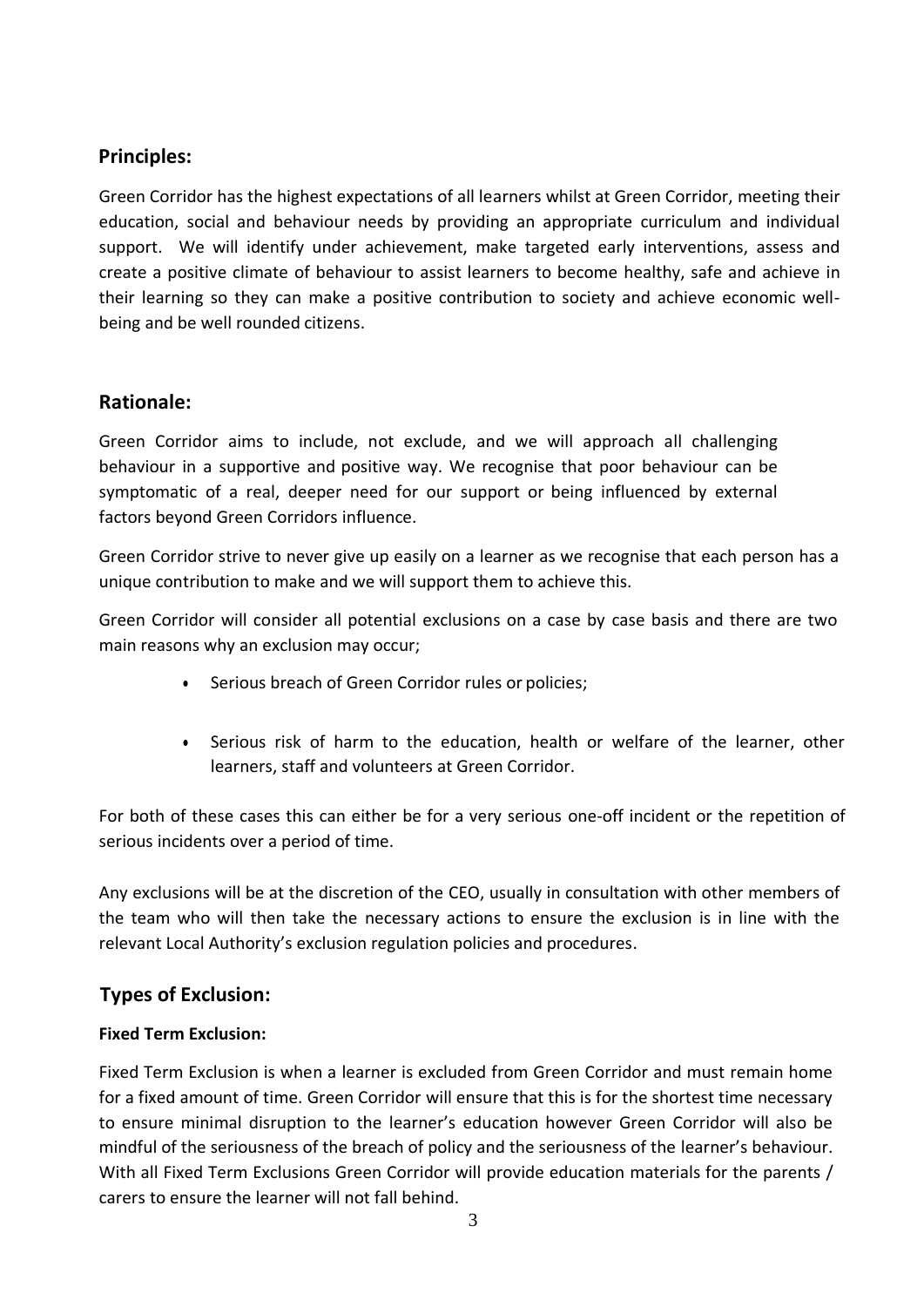## **Permanent Exclusion**

A Permanent Exclusion is when a young person, enrolled on a formal qualification with Green Corridor, is permanently excluded from provision and not allowed to return. This is a very serious decision and the CEO will consult all staff and the Chair of the Board of Trustees as soon as possible in such a case.

## **Reasons for Exclusion**

A decision to exclude a learner is always seen as a last resort by Green Corridor taking full account our duty of care under our Safeguarding Policy and Procedure.. The physical and emotional health of our learners and staff is our primary concern and we therefore accept that in some serious situations exclusions may be necessary if all other strategies have been exhausted.

Decision to exclude will usually follow a range of strategies and be seen as a last resort or be in response to a very serious breach of school rules and policies or disciplinary offence such as:

- Serious act or threat of violence against another learner or member ofstaff.
- Possession or use of an illegal substance on school premises, this includes alcohol.
- Persistent bullying.
- Persistent prejudiced based harassment.
- Persistent disruptive behaviour
- Damage to GC property
- Theft

Exclusion may be the result of persistently poor behaviour or a serious single incident.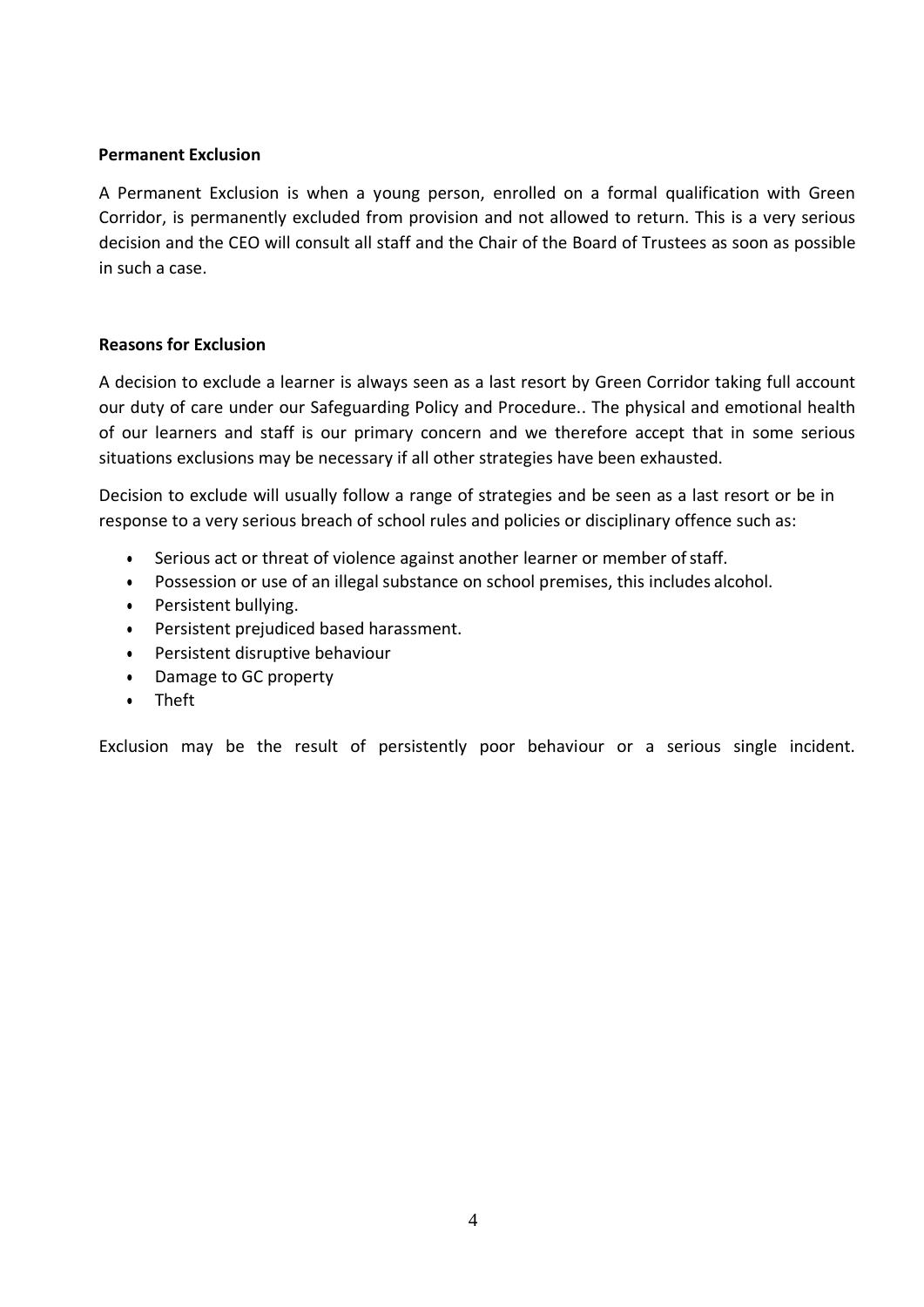## **Exclusion Length**

Decisions will be made in the best interest of the learner whilst also mindful of the need to maintain order and reinforce the rules and expectations of GC in a clear and consistent way.

## **The Decision to Exclude**

If the CEO decides to exclude a learner he or she will:

- Ensure there is sufficient recorded evidence to support the decision.
- Assign a member of the Leadership Team to explain the decision to the learner if the learner is in an appropriate state of mind to listen.
- Assign a member of the Leadership Team to contact the parents and explain the decision and ask that the young person is collected if it is during the schoolday.
- Send a letter to the parents/carers explaining the reasons for the exclusion; whether it is a Permanent or Fixed Term Exclusion indicating the length of the exclusion and any terms or conditions agreed for the learner's return.
- Ensure for cases where more than a day's exclusion that appropriate work is set and arrangements are in place for it to be marked.
- If the exclusion is greater than fifteen days or is a permanent exclusion a Disciplinary Meeting will be held to examine the exclusion to which parents/carers are invited.
- Plan how to address the learner's needs for integration back into the learning community.
- Plan a meeting with parents and the learner on his/her return to be conducted by a suitable Senior Member of staff.

#### **Re-Intergration**

After a Fixed Term Exclusion the learner and the parent will be requested to attend a reintegration meeting with a senior member of staff. At this meeting the behaviour leading to the exclusion will be discussed and targets set for improvement. Support around behaviour will also be discussed. The meeting will be recorded on a reintegration form and a copy will be retained by the parent and learner and GC. The learner will not be able to return to until the reintegration meeting is fulfilled.

# **Safeguarding:**

An exclusion will not be enforced if doing so may put the safety of the learner at risk in cases where parents will not comply by; refusing to collect a learner, the learner's welfare is a priority. In this situation GC may consider an internal exclusion until the end of the day implementing the original exclusion decision from the time the learner is collected from site; or in more severe cases GC may contact Social Services and/or the Police to safely take the learner off site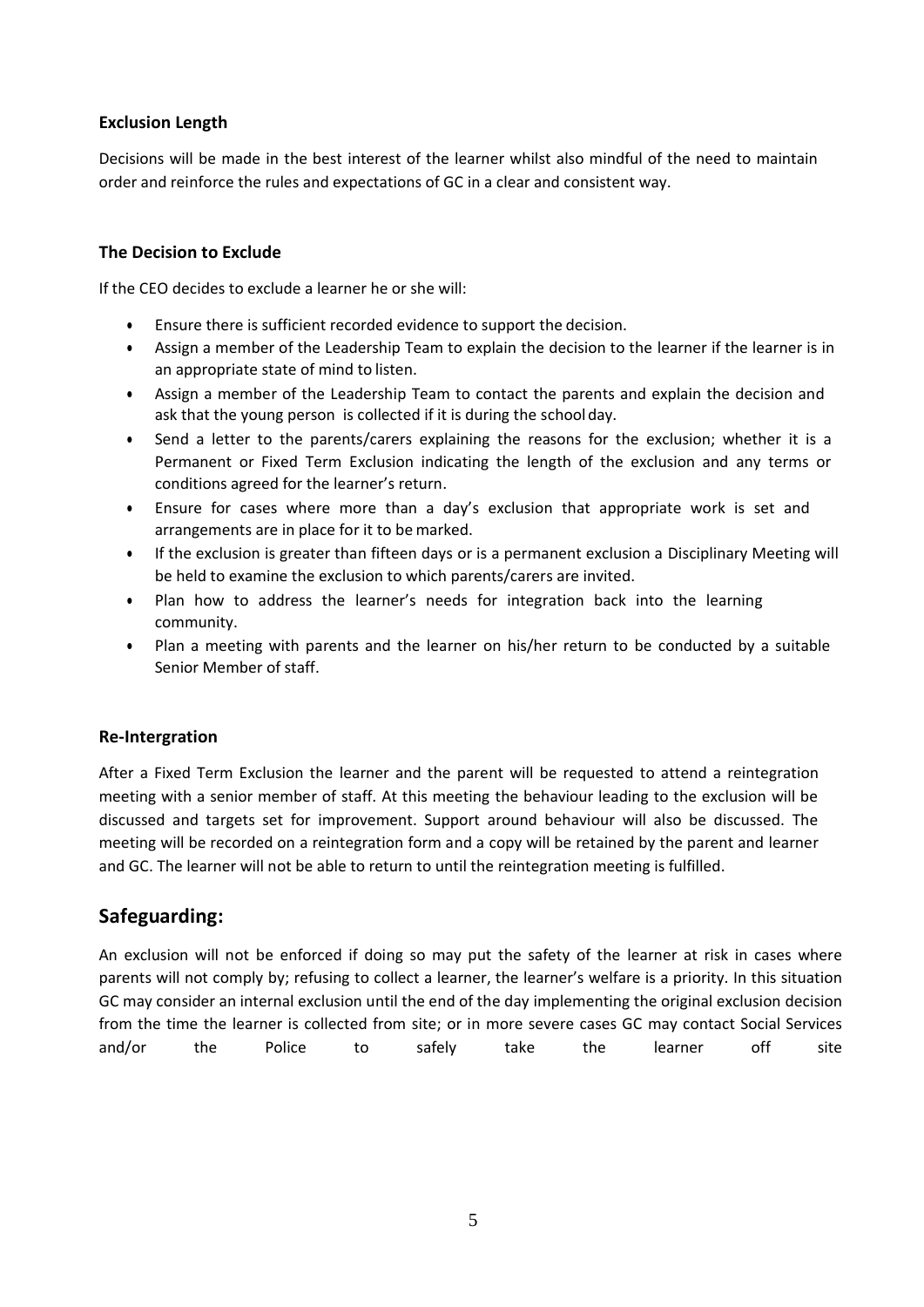#### **Behaviour outside of Green Corridor:**

A learner's behaviour outside GC on any project based of awayday activity, e.g. careers events, vocational trips and project work is subject to GC's Behaviour Policy. Unacceptable behaviour in such circumstances will be dealt with as if it had taken place at GC and additionally this includes any serious breach of policy which could bring the charity into disrepute.

#### **Learners with Special Educational Needs:**

Green Corridor will take into account any special educational needs when considering whether or not to exclude a young person . The CEO should ensure that reasonable steps in line with the DDA have been taken to respond to the learner's disability and that the young person is not treated less favourably for reasons related to the disability.

#### **Managed Move:**

In cases where the CEO and parents agree that the progress of the young person has been unsatisfactory and that the learner is unwilling or unable to profit from the education of opportunities offered or if a parent's failure to engage in strategies implemented by GC are resulting in a continued pattern of poor behaviour the CEO may consult with the Local Authority and propose a managed move to another education provider. This is not an exclusion and in such cases the CEO will assist the parents in placing the learner in alternative provision in line with the Local Authority's Managed Move procedures.

#### **Removed from GC for other reasons:**

The CEO may send a learner home, after consultation with that learner's parents and a health professional as appropriate if the learner poses an immediate risk to the health and safety of other learner's and staff. For example, because of a diagnosed illness of a notifiable disease. This is not an exclusion and should be for the shortest possible time. A learner cannot be sent home for other reasons including poor behaviour.

#### **Equal Opportunties:**

Green Corridor recognise that it is unlawful to take into account any one's gender, marital status, colour, race, nationality, ethnic or national origin, disability, religious belief, age or sexual orientation.